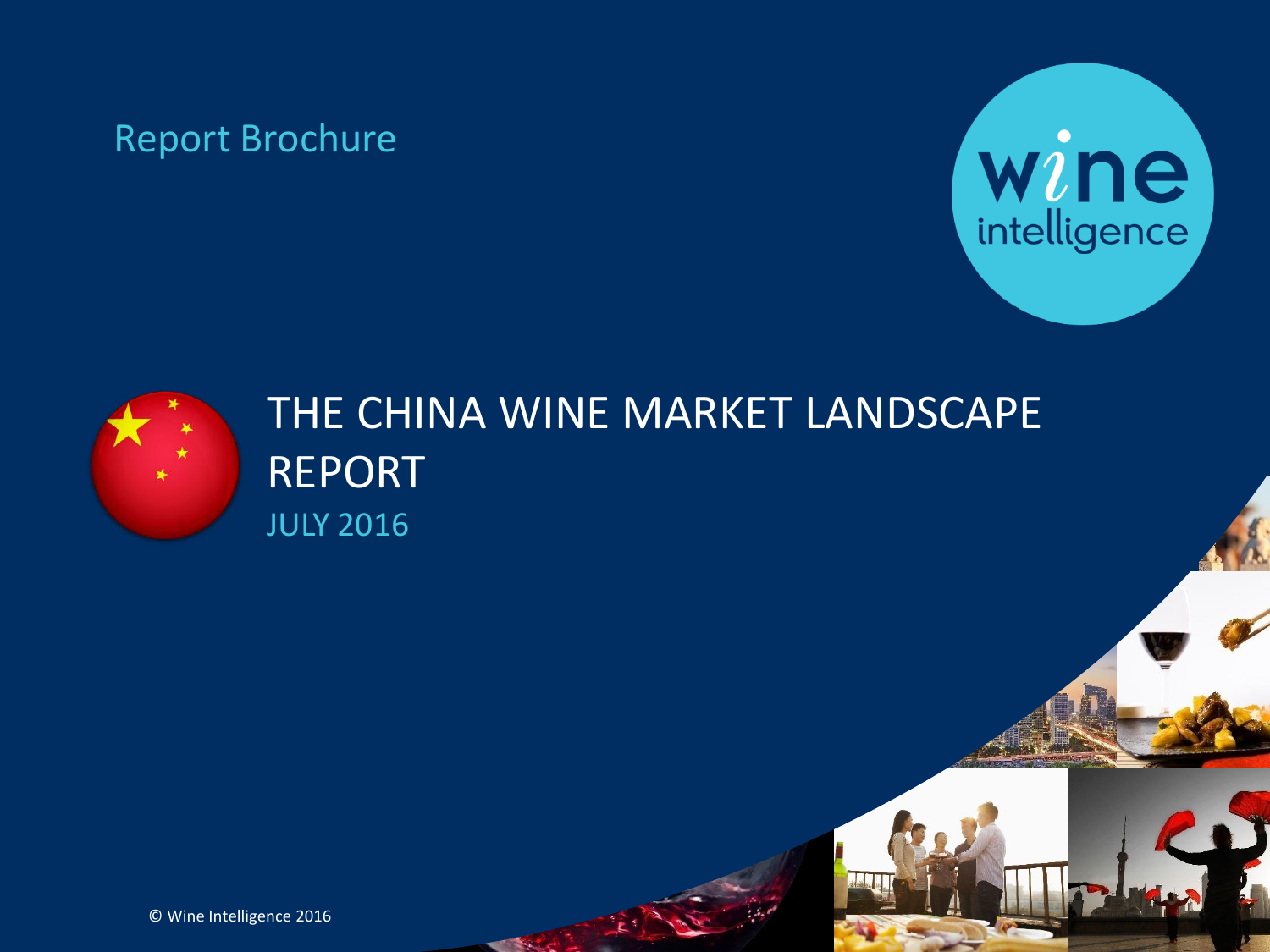

**China Landscapes Report 2016**

\*All prices exclusive of VAT, GST, or relevant local sale taxes at the current rate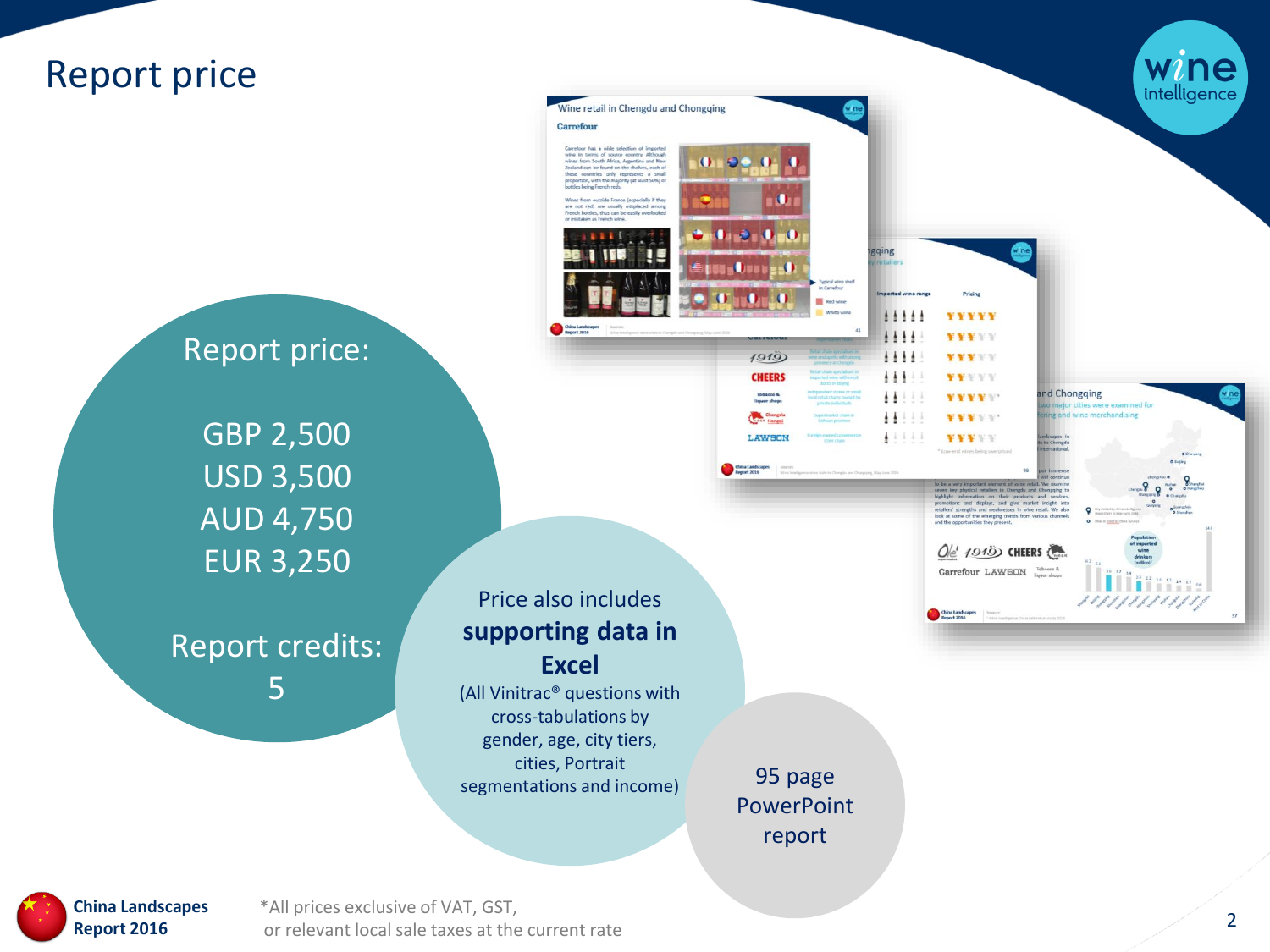# **CONTENTS**



| <b>Introduction</b>                                                                                                                                                                                                                                    | p.4  | Wine buying behaviour<br>Channel usage                                                                                                                             | p.70 |
|--------------------------------------------------------------------------------------------------------------------------------------------------------------------------------------------------------------------------------------------------------|------|--------------------------------------------------------------------------------------------------------------------------------------------------------------------|------|
| <b>Management Summary</b>                                                                                                                                                                                                                              | p.6  | Retailer usage<br>Barriers to buying imported wine                                                                                                                 |      |
| On-trade wine scene in Shanghai                                                                                                                                                                                                                        | p.25 | Wine-buying choice cues<br>On-trade choice cues                                                                                                                    |      |
| Wine retail in Chengdu and Chongqing<br>ш                                                                                                                                                                                                              | p.36 | Off- and on-trade wine consumption behaviour<br>п                                                                                                                  | p.76 |
| Chinese imported wine drinkers<br><b>Demographics</b>                                                                                                                                                                                                  | p.52 | Off-trade occasions frequency & spend<br>On-trade occasions frequency & spend                                                                                      |      |
| Domestic vs. imported wine consumption frequency<br>Relationship with wine: attitude and involvement                                                                                                                                                   |      | Consumer profiling by age<br>٠                                                                                                                                     | p.81 |
| Wine drinking motivations<br>٠                                                                                                                                                                                                                         |      | Appendix<br>٠                                                                                                                                                      | p.88 |
| Consumption repertoire<br>Alcoholic beverage awareness/conversion/consumption<br>ш.<br>Grape varietal awareness/conversion/consumption<br>Country of origin awareness/conversion/consumption<br>Region of origin awareness/conversion/consumption<br>٠ | p.58 | <b>IWSR methodology</b><br>Wine Intelligence Vinitrac <sup>®</sup> China methodology<br>Frequently asked questions<br>Store visits and trade interview methodology |      |

- **Brand health** p.64
	- Awareness, conversion, purchase, affinity, recommendation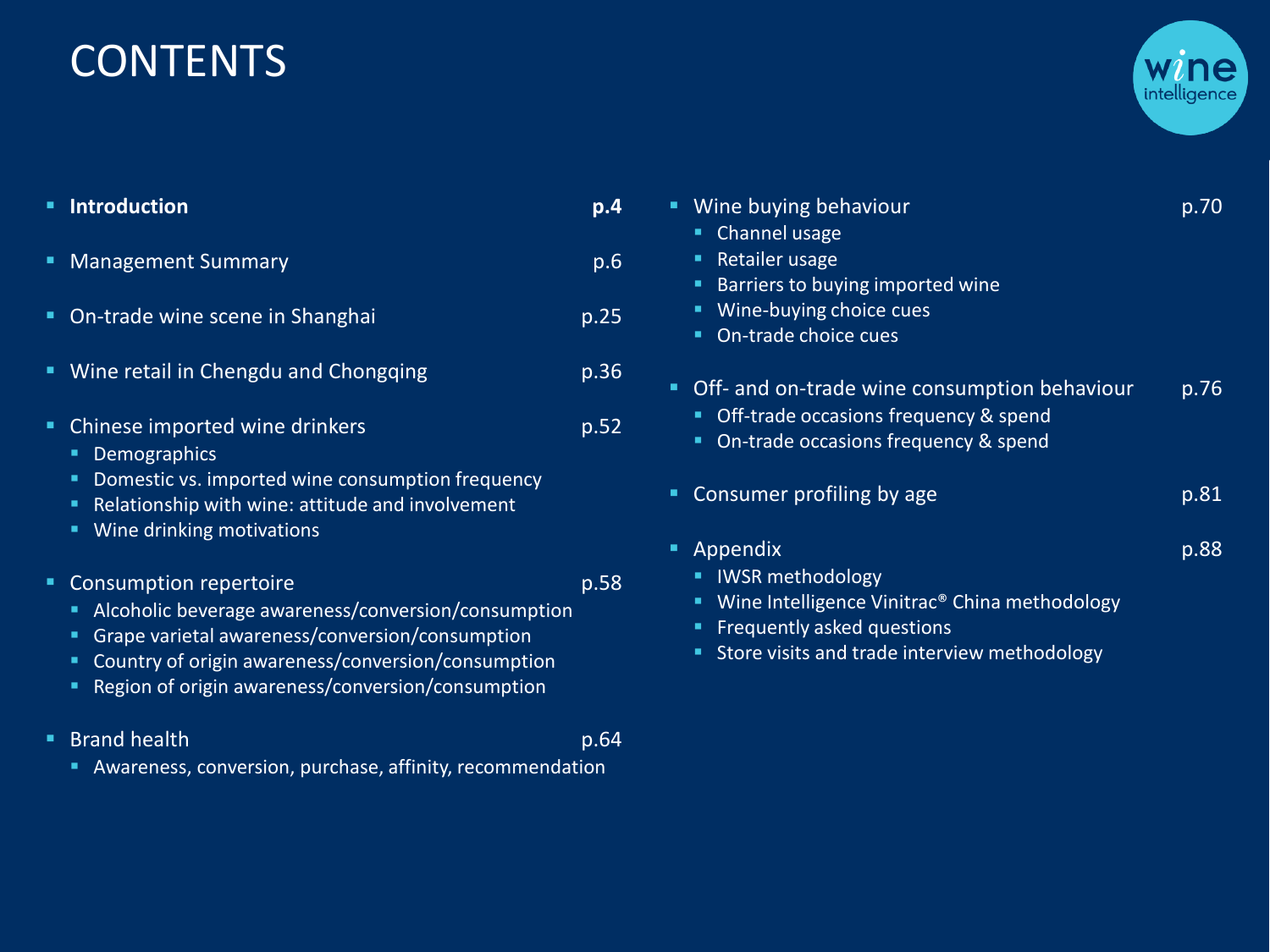# Excerpts from the introduction

"China's recent economic slowdown and market volatility have been making the headlines along with their impact on individual investors and consumers. Despite the general economic "malaise", China's imported wine market made significant headway in 2015, with consumption volume reaching 43.7 million 9-litre cases, a 37% increase vs 2014 (source: the IWSR)."

"The latest research by Wine Intelligence confirms the growth of the imported wine market despite a slowing economy. In our latest comprehensive market calibration study, we found there to be around 48 million urban upper middle class imported wine drinkers in China, up from 38 million in 2014. The continued rise in disposable income, massive growth in e-commerce, and bilateral trade deals (reducing import tariffs and helping imported wine sell at reasonable prices) have made imported wine affordable and accessible to more households across the country."

The younger generation, growing quickly in both number and income, is expected to maintain this upward trend. Those aged 18 to 29, growing up during a time of expanding wealth and without experience of contraction and hardship, are notably less price-conscious than older generations.

"Overall we are seeing the normalisation of the market and the modernisation of its consumers. China will remain one of the world's most important markets for imported wine, but the nature of consumption is changing, and previous winning strategies are falling behind the times. Taking the time to implement the correct strategy will secure continued growth and profitability in the world's fifth-largest wine market."

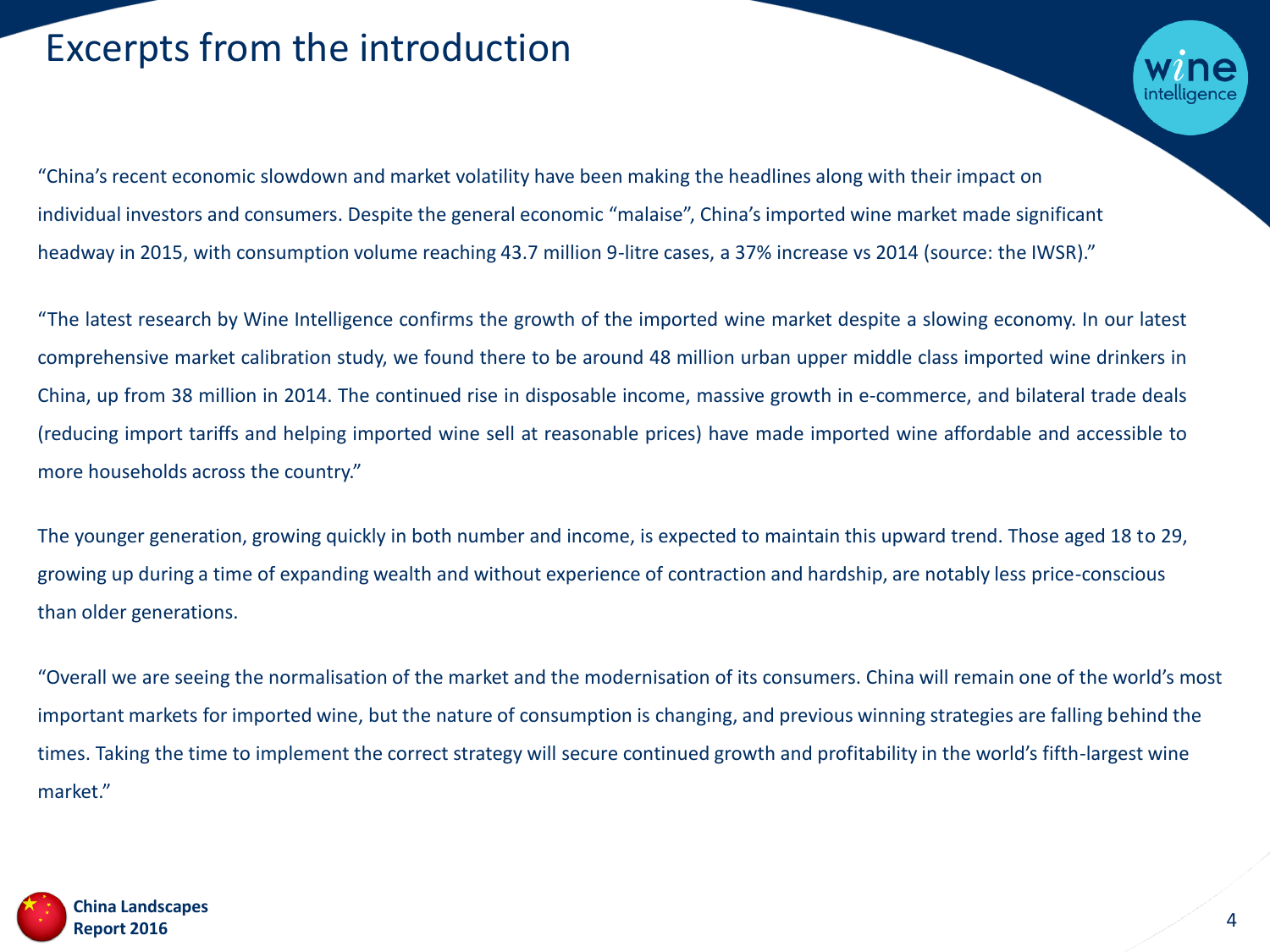# Vinitrac® Methodology

Vinitrac® data for this study were collected in March 2015 (n=1,119) and in March 2016 (n=1,040)

■Data were gathered via Wine Intelligence's Vinitrac® online survey

The respondents in both waves meet the following requirements:

Urban upper-middle class: personal monthly income before tax at least 6,000 RMB in Beijing, Guangzhou, Shanghai, Hangzhou and Shenzhen; or 4,500 RMB in Wuhan, Chengdu, Shenyang and Chongqing

■18-54 years old

Residents of Beijing, Guangzhou, Shanghai, Wuhan, Chengdu, Shenyang, Hangzhou, Shenzhen and Chongqing

Drink imported grape-based wine at least twice a year

Invalid respondents (those who sped through the survey or gave inconsistent answers to selected questions) were removed before analysis

The survey was quota-based and post-weighted to be representative of Chinese urban upper-middle class imported wine drinkers in terms of age, gender and geography

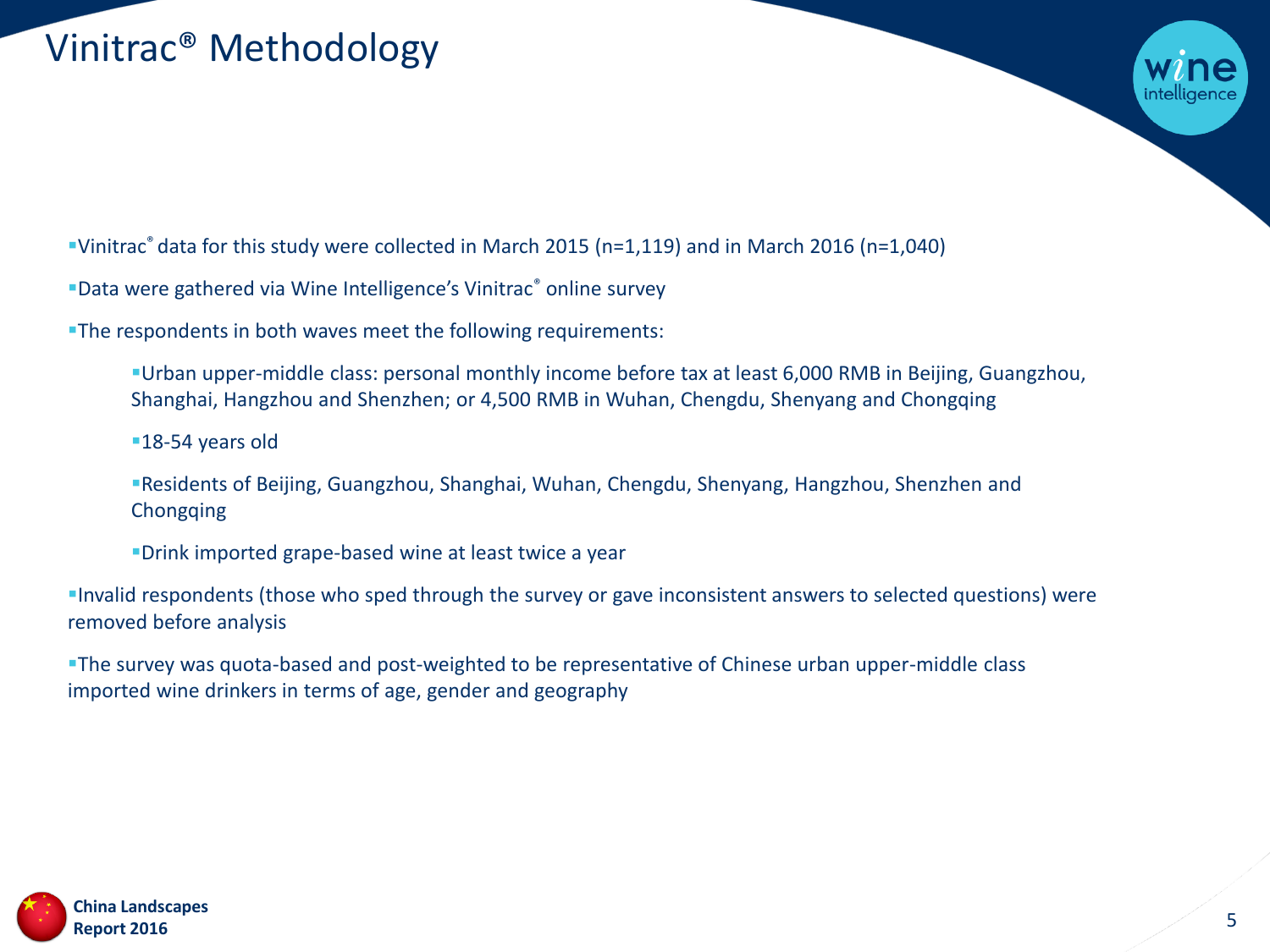

Vinitrac®



# How does Vinitrac® work?

## **1) Defining the right samples: how many wine drinkers are there in each market?**

 Wine Intelligence, with the support of global research companies (e.g. TNS, YouGov), regularly runs calibration studies in each market among all adults in order to define demographic specifications of the wine consumers and the size of the market (i.e. penetration of wine consumption)

## **2) Running the online survey: Targeting the right consumers**

- **Invitations to participate in an online survey programmed by Wine Intelligence are then distributed to residents in** each market
- **Respondents are directed to a URL address, which provides access to the online survey**
- Based on given criteria (e.g. age, beverage, frequency of wine consumption) respondents will either proceed or screen out of the survey
- Wine Intelligence monitors completed responses to build samples representative of the target markets' wine drinking population based on the most recent calibration study

## **3) Cleaning the data: Achieving a valid sample**

- When a representative sample is logged, the survey is closed
- Wine Intelligence will then clean out all invalid data points (e.g. those who sped through the survey or gave inconsistent answers to selected questions) and weight the data in order to ensure representability

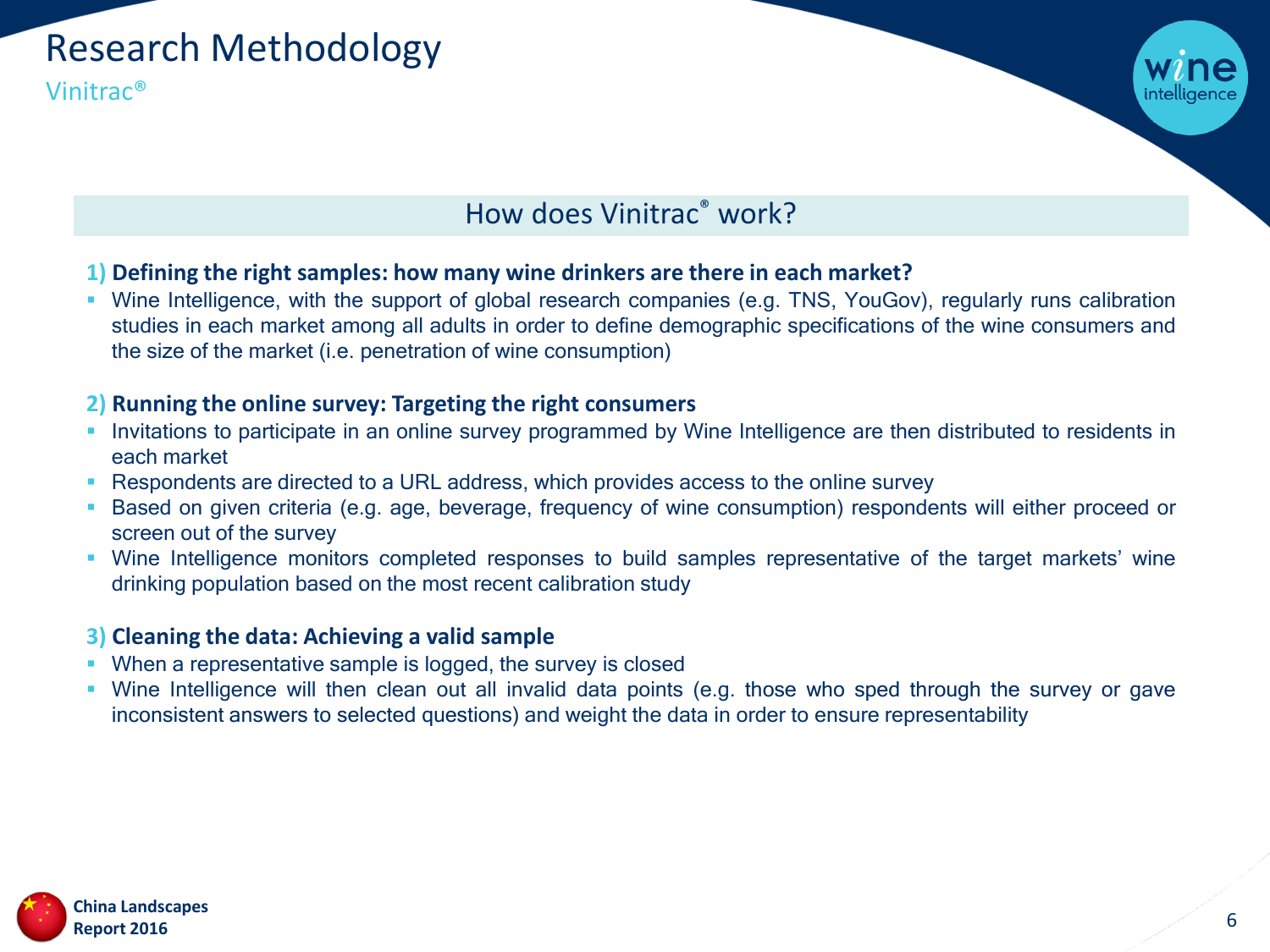Methodology – store visits and trade interviews

# **Store Visits**

- Wine Intelligence research team visited Shanghai, Chengdu and Chongqing in May-June 2016 to review the current wine retail landscapes and on-trade wine scene in China
- Key physical retailers in these three cities were examined to highlight information on their products and services, promotions and displays, and market insight into retailers' strengths and weaknesses
- The researchers also looked at some of the emerging trends from the on-trade venues in Shanghai and the opportunities they presented

# **Trade Interviews**

Trade Interviews were conducted with experienced industry professionals in May-June 2016: Shanghai (n=10):

- 3 x importers/distributors
- 2 x hotel general managers
- 2 x food and beverage managers
- **1 x Chinese certified sommelier**
- **1 x Shanghai based restauranteur**
- **1 x China-based market researcher/consumer insights specialist**
- Chengdu & Chongqing (n=4):
	- 1 x wine importer/distribution
	- 3 x store managers